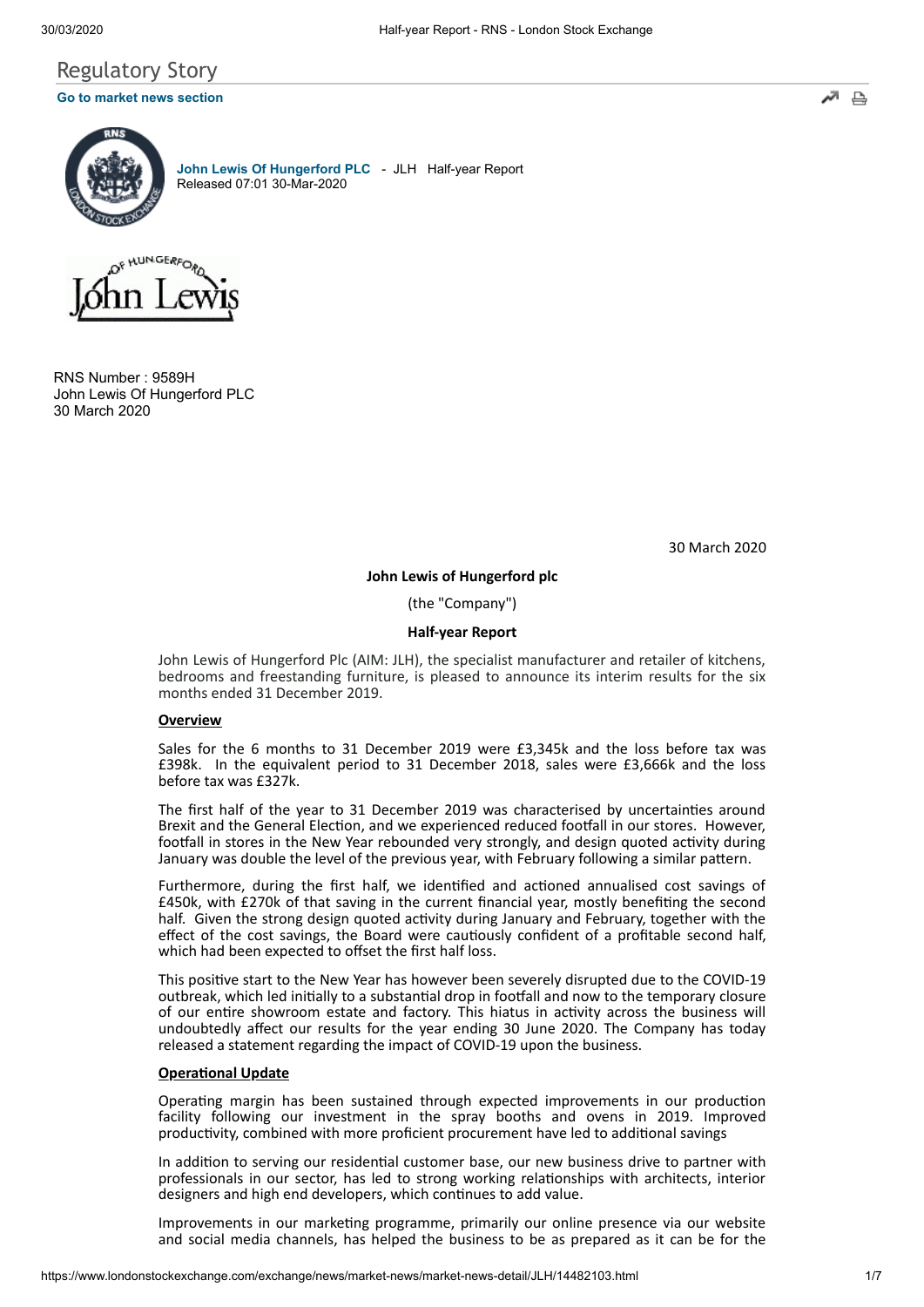current challenge with high street footfall. With additional video content now available, we are trialling remote design consultations for our customers.

With FCA approval granted, we are now offering finance facilities to our customers, which has been well received. We look forward to assessing the benefit that this brings over the coming period.

### **Current Trading and Outlook**

Having delivered products required for essential services to be available in our customer homes during this period, we have now ceased production for 3 weeks and furloughed many employees, pending further updates from the UK Government. The safety of our employees, our fing teams, our customers and our suppliers must be a priority in these extraordinary times.

With the nation still in a state of flux and the next few months still unpredictable, it is not possible to assess the financial implications of COVID-19 on our business and on recovering the loss from the first half year. However, with the quoted business at the highest level seen within the Company's history, we are confident that once normality resumes within the country and the economy, the business is poised to move forward once again.

### **Kiran Noonan Acting Chairman and Chief Executive Officer 30 March 2020**

Enquiries:

| chquires.                              |               |
|----------------------------------------|---------------|
| John Lewis of Hungerford plc           | 01235 774300  |
| Kiran Noonan - Chief Executive Officer |               |
| <b>Cenkos Securities plc</b>           | 0207 397 8900 |
| Katy Birkin/Russell Cook               |               |

## **INCOME STATEMENT FOR THE SIX MONTHS ENDED 31 DECEMBER 2019**

|                                | <b>Unaudited 6 months ended</b> |                 | <b>Audited</b><br>Year ended |
|--------------------------------|---------------------------------|-----------------|------------------------------|
|                                | 31 December                     | 31 December     | 30 June                      |
|                                | 2019                            | 2018            | 2019                         |
|                                |                                 |                 |                              |
|                                |                                 | <b>Restated</b> | Restated                     |
|                                | £'000                           | £'000           | £'000                        |
| Revenue                        | 3,345                           | 3,666           | 8,306                        |
|                                |                                 |                 |                              |
| Cost of sales                  | (1,768)                         | (1,973)         | (4, 374)                     |
|                                |                                 |                 |                              |
| Gross profit                   | 1,577                           | 1,693           | 3,932                        |
| Selling and distribution costs | (266)                           | (253)           | (498)                        |
| Administration expenses:       |                                 |                 |                              |
| Other                          | (1,631)                         | (1,691)         | (3, 491)                     |
| Total                          | (1,631)                         | (1,691)         | (3, 491)                     |
| (Loss)/profit from operations  | (320)                           | (251)           | (57)                         |
| Finance expenses               | (78)                            | (76)            | (162)                        |
| (Loss)/profit before tax       | (398)                           | (327)           | (219)                        |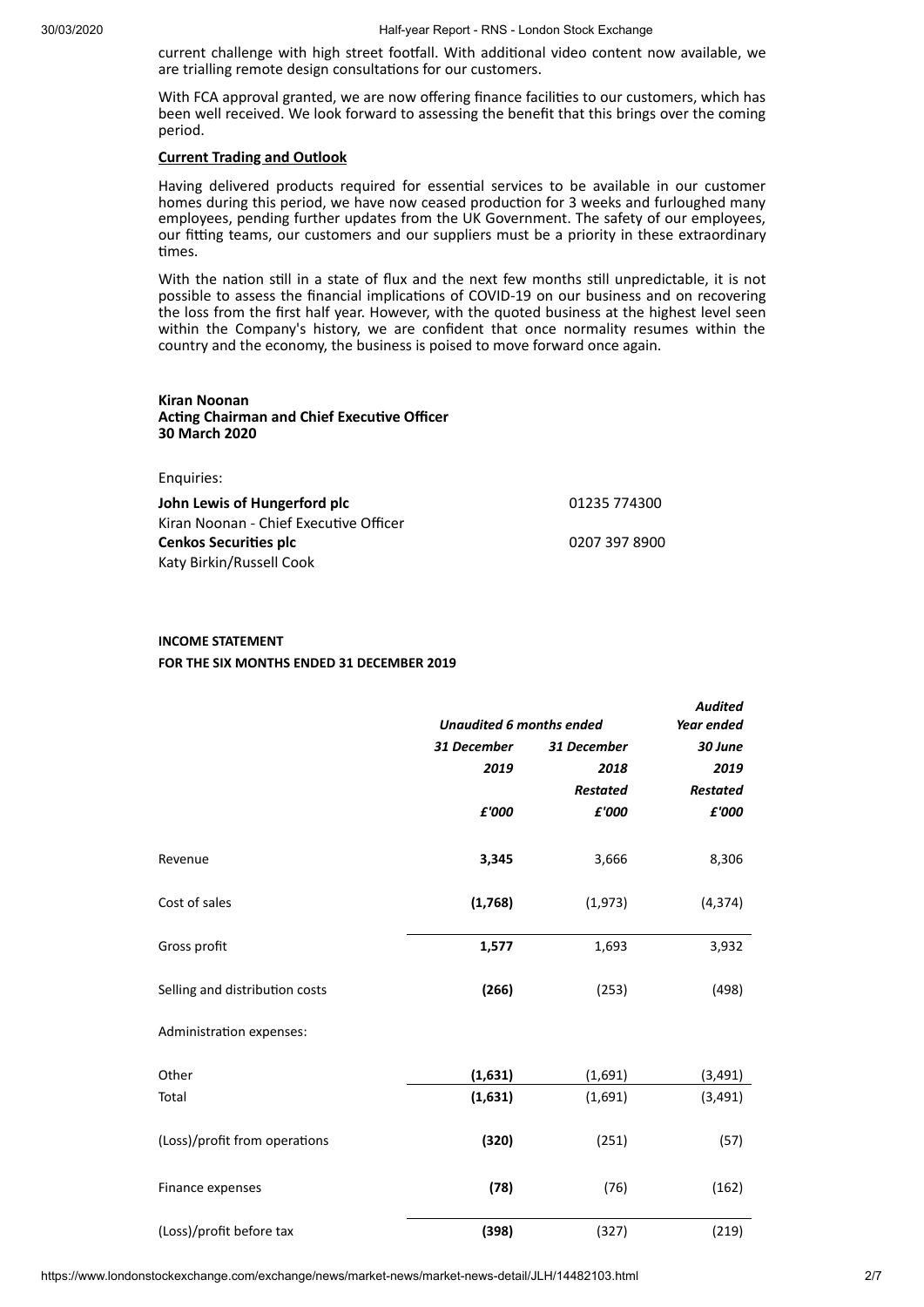| Taxation                     |         |         | (69)    |
|------------------------------|---------|---------|---------|
| (Loss)/profit after taxation | (398)   | (327)   | (288)   |
| (Loss)/profit per share      |         |         |         |
| <b>Basic</b>                 | (0.21)p | (0.18)p | (0.10)p |
| Fully diluted                | (0.21)p | (0.18)p | (0.10)p |

# **STATEMENT OF COMPREHENSIVE INCOME FOR THE SIX MONTHS ENDED 31 DECEMBER 2019**

|                                   | <b>Unaudited</b><br>6 months ended | Audited<br>Year ended |         |
|-----------------------------------|------------------------------------|-----------------------|---------|
|                                   | 31 December<br>31 December         |                       | 30 June |
|                                   | 2019                               | 2018                  | 2019    |
|                                   | £'000                              | £'000                 | £'000   |
| (Loss)/Profit for the period      | (398)                              | (327)                 | (288)   |
| <b>Total Comprehensive Income</b> | (398)                              | (327)                 | (288)   |
|                                   |                                    |                       |         |

# **BALANCE SHEET**

**AS AT 31 December 2019**

|                             | <b>Unaudited</b> | <b>Audited</b>  |                 |
|-----------------------------|------------------|-----------------|-----------------|
|                             | 6 months ended   |                 | Year ended      |
|                             | 31 December      | 31 December     | 30 June         |
|                             | 2019             | 2018            | 2019            |
|                             |                  | <b>Restated</b> | <b>Restated</b> |
|                             | £'000            | £'000           | £'000           |
| <b>Non-Current Assets</b>   |                  |                 |                 |
| Intangible assets           | 166              | 179             | 179             |
| Tangible assets             | 4,491            | 4,287           | 4,058           |
| Deferred tax asset          |                  | 69              |                 |
| Trade and other receivables | 43               | 43              | 43              |
|                             | 4,700            | 4,578           | 4,280           |
| <b>Current assets</b>       |                  |                 |                 |
| Inventories                 | 144              | 194             | 144             |
| Trade and other receivables | 374              | 661             | 737             |
| Cash and cash equivalents   | (114)            | 479             | 287             |
|                             | 404              | 1,334           | 1,168           |
|                             |                  |                 |                 |
| <b>Current liabilities</b>  | (1,606)          | (2,406)         | (2,042)         |
| Net current liabilities     | (1, 202)         | (1,072)         | (874)           |
| Total assets less current   |                  |                 |                 |
| liabilities                 | 3,498            | 3,506           | 3,406           |
|                             |                  |                 |                 |

Non-current liabilities (437) (462) (479)

https://www.londonstockexchange.com/exchange/news/market-news/market-news-detail/JLH/14482103.html 3/7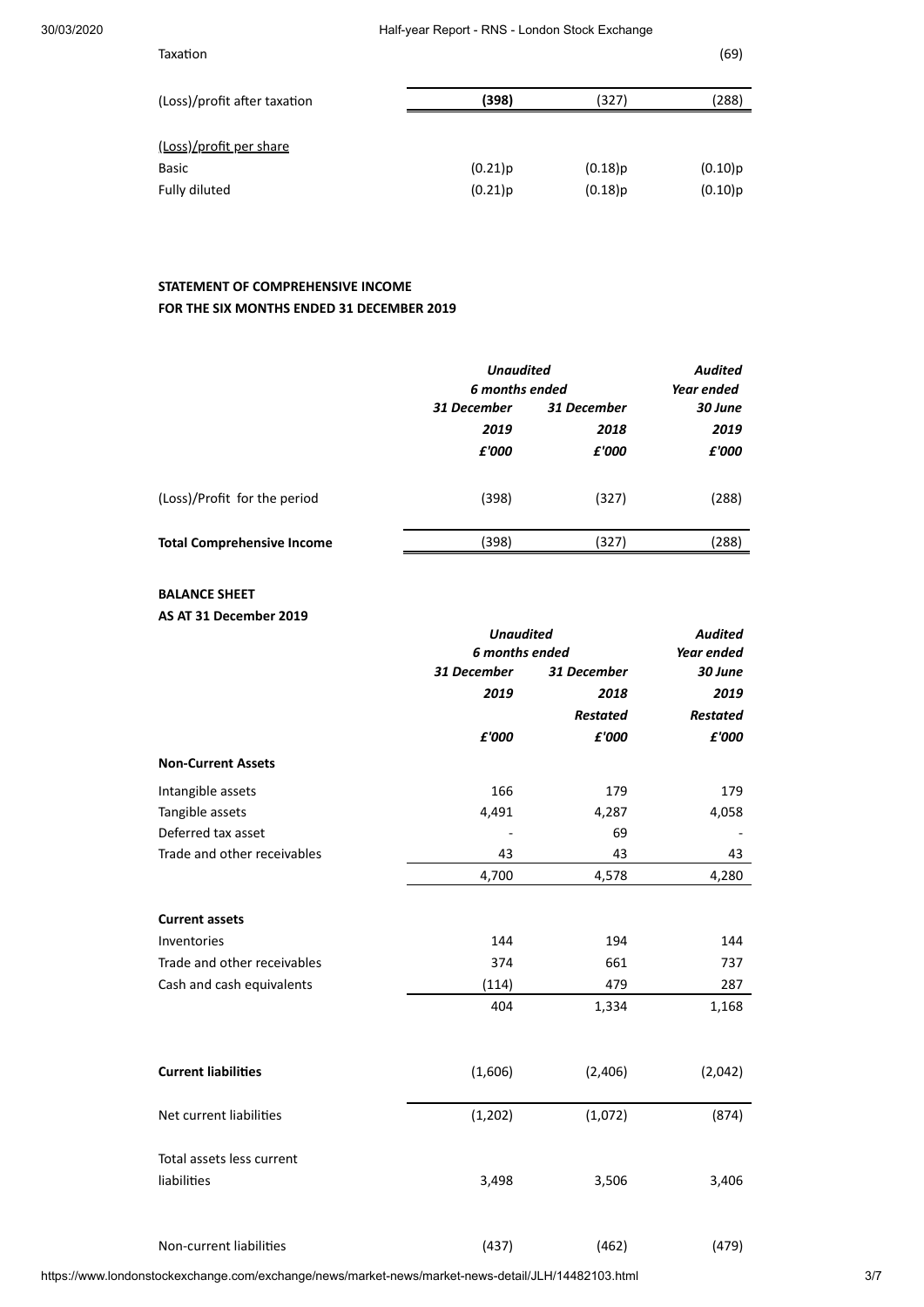| 30/03/2020 |                                                 |              | Half-year Report - RNS - London Stock Exchange |         |  |
|------------|-------------------------------------------------|--------------|------------------------------------------------|---------|--|
|            | Lease liabilities<br>Provisions for liabilities | (1,835)      | (2, 164)                                       | (2,002) |  |
|            | and charges                                     | (112)        | (100)                                          | (105)   |  |
|            | <b>Net Assets</b>                               | 1,114        | 780                                            | 820     |  |
|            | Equity                                          |              |                                                |         |  |
|            | Share capital                                   | 187          | 187                                            | 187     |  |
|            | Other reserves                                  | $\mathbf{1}$ | $\mathbf{1}$                                   | 1       |  |
|            | Share premium account                           | 1,188        | 1,188                                          | 1,188   |  |
|            | <b>Revaluation reserve</b>                      | 692          |                                                |         |  |
|            | Retained earnings                               | (954)        | (596)                                          | (556)   |  |
|            | <b>Total Equity</b>                             | 1,114        | 780                                            | 820     |  |

# **STATEMENT OF CHANGES IN EQUITY FOR THE SIX MONTHS ENDED 31 DECEMBER 2019**

|                                             | <b>Share</b>             | Share                    | Other        | Reval    | Retained |       |
|---------------------------------------------|--------------------------|--------------------------|--------------|----------|----------|-------|
|                                             | Capital                  | Premium                  | Reserves     | Reserves | Earnings | Total |
|                                             | £'000                    | £'000                    | £'000        | £'000    | £'000    | £'000 |
| At 30 June 2018 (Audited) Restated          | 187                      | 1,188                    | 1            |          | (269)    | 1,107 |
| Loss for the period                         | $\overline{\phantom{a}}$ | $\overline{\phantom{0}}$ |              |          | (327)    | (327) |
| At 31 December 2018 (Unaudited)<br>Restated | 187                      | 1,188                    | 1            |          | (596)    | 780   |
| Profit for the period                       |                          |                          |              |          | 40       | 40    |
| At 30 June 2019 (Audited) Restated          | 187                      | 1,188                    | $\mathbf{1}$ |          | (556)    | 820   |
| Loss for the period                         |                          |                          |              |          | (398)    | (398) |
| <b>Revaluation of Freeholds</b>             |                          |                          |              | 692      |          | 692   |
| At 31 December 2019 (Unaudited)             | 187                      | 1,188                    | $\mathbf{1}$ | 692      | (954)    | 1.114 |

# **STATEMENT OF CASH FLOWS**

# **FOR THE SIX MONTHS ENDED 31 December 2019**

|                                           |                          |             | Audited    |
|-------------------------------------------|--------------------------|-------------|------------|
|                                           | Unaudited 6 months ended |             | Year ended |
|                                           | 31 December              | 31 December | 30 June    |
|                                           | 2019                     | 2018        | 2019       |
|                                           |                          | Restated    | Restated   |
|                                           | £'000                    | £'000       | £'000      |
|                                           |                          |             |            |
| (Loss)/Profit from operations             | (320)                    | (251)       | (57)       |
|                                           |                          |             |            |
| Depreciation, impairment and amortisation | 288                      | 280         | 574        |
| Share based payments                      |                          |             | 1          |
| (Increase)/decrease in inventories        |                          | (25)        | 25         |
| (Increase)/decrease in receivables        | 363                      | (131)       | (206)      |
|                                           |                          |             |            |
| Increase/(decrease) in payables           | (585)                    | 681         | 135        |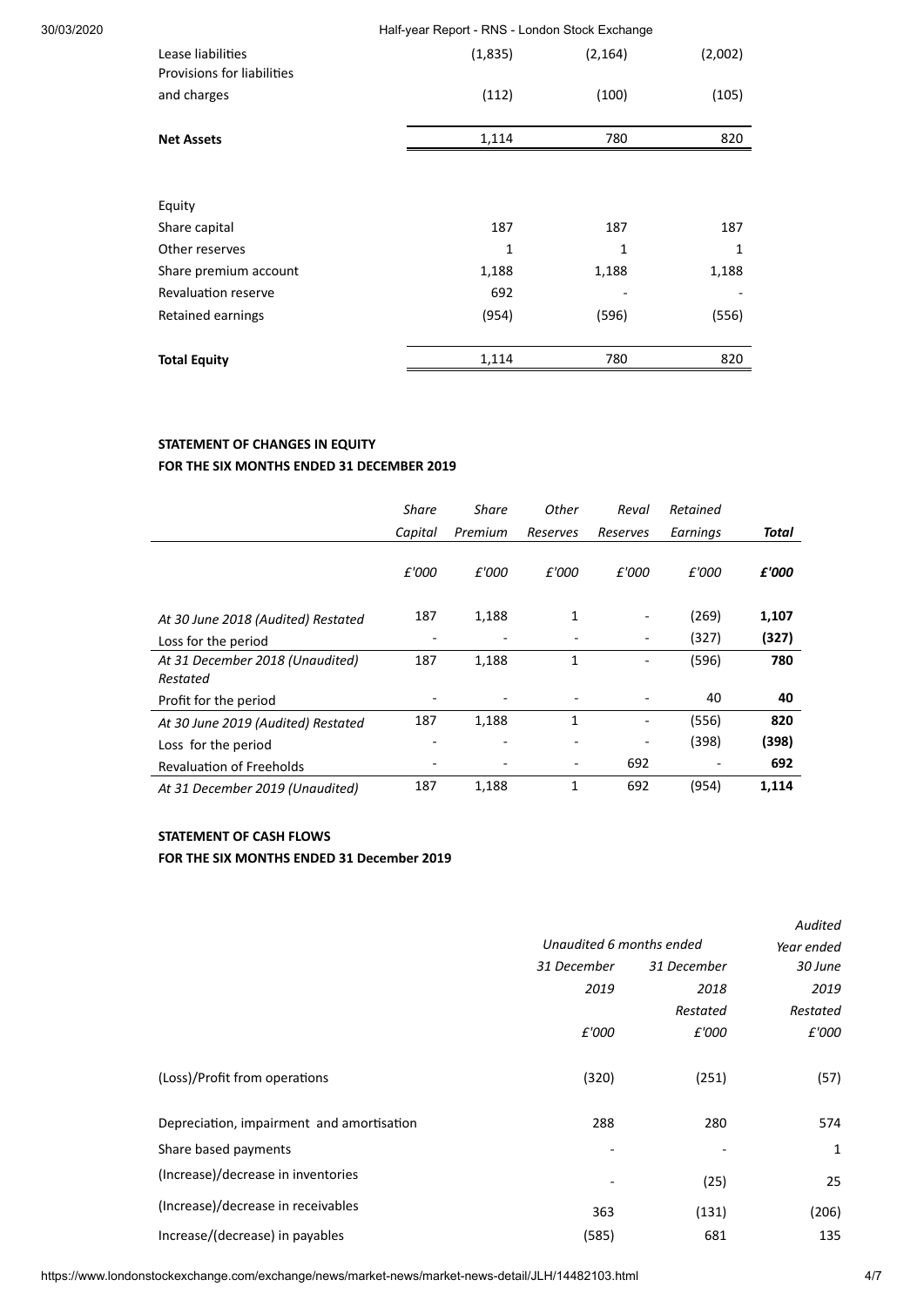30/03/2020 Half-year Report - RNS - London Stock Exchange

| (Profit)/loss on disposal of property plant and equipment<br>Increase/(decrease) in provisions | (1)<br>7 |       | 10<br>4 |
|------------------------------------------------------------------------------------------------|----------|-------|---------|
| Net cash from operating activities                                                             | (248)    | 554   | 486     |
| Cash flows from financing activities                                                           | (140)    | (127) | (176)   |
| Cash flows from investing activities                                                           | (13)     | (634) | (709)   |
|                                                                                                |          |       |         |
| Net decrease in cash and cash equivalents                                                      | (401)    | (207) | (399)   |
| Net cash and cash equivalents at the start of the period                                       | 287      | 686   | 686     |
| Net cash and cash equivalents at the end of the period                                         | (114)    | 479   | 287     |

### **NOTES:**

1. These interim financial statements have been prepared on the basis of accounting policies adopted by the Company and set out in the annual report and accounts for the period ended 30 June 2019. The only accounting policy changes the Company anticipates are outlined in paragraphs a)  $\&$  b) below, otherwise all other accounting policies should remain unchanged for the year ending 30 June 2020. As permitted, these interim financial statements have been prepared in accordance with the AIM Rules and not in accordance with IAS 34 "Interim financial reporting". The principal risks and uncertainties facing the Company are disclosed in the Company's financial statements for the period ended 30 June 2019, combined with a separate announcement made today in relation to the impact of COVID-19, available from www.john-lewis.co.uk

### **a) IFRS 16 - Impact of adopon**

The Company has applied IFRS 16 issued in January 2016 with an initial application date of 1 July 2019. The Company has applied IFRS 16 using the full retrospective approach applying IFRS 16 at the initial application date as if the standard had already been effective at the commencement date of the Company's existing lease contracts. As a result, the comparative information in these interim financial statements has been restated. The nature and effects of the key changes to the Company's accounting policies resulting from the adoption of IFRS 16 are summarised below.

Under IFRS 16, the Company assesses whether a contract is or contains a lease based on the definition of a lease as explained in the accounting policy.

The Company previously classified leases as operating or finance leases based on its assessment of whether the lease transferred significantly all the risks and rewards incidental to ownership of the underlying asset to the Company. Under IFRS 16, the Company recognises in the Balance Sheet rightof-use assets and lease liabilies for most leases.

The Company has elected to apply the recognition exemptions for lease contracts that do not contain a purchase option and have a lease term of 12 months or less and/or are for underlying assets with a low value.

For leases not covered by these recognition exemptions, the Company recognised right-of-use assets and lease liabilities on adoption of IFRS 16.

After implementing IFRS 16, the Company has seen the following impact in the period to 31 December 2019:

- Current and non-current assets increased in total due to the recognition of right of use assets: £1,597,387

- Current and non-current liabilities increased in total due to the recognition of lease liabilities: £1,834,830

- Operating expenses reduced due to the reversal of lease costs by: £226,208
- Depreciation expense increased by: £160,713
- Finance expense increased by: £6,228
- Reserves brought forward reduced by: £243,670

A total reduction in the loss for the Company for the period to 31 December 2019 of £6,228. A total reduction in Net Assets for the Company as at 31 December 2019 of £237,442.

### **Impact on the Balance Sheet as at 31 December 2019:**

#### 6 Months to 31 December 2019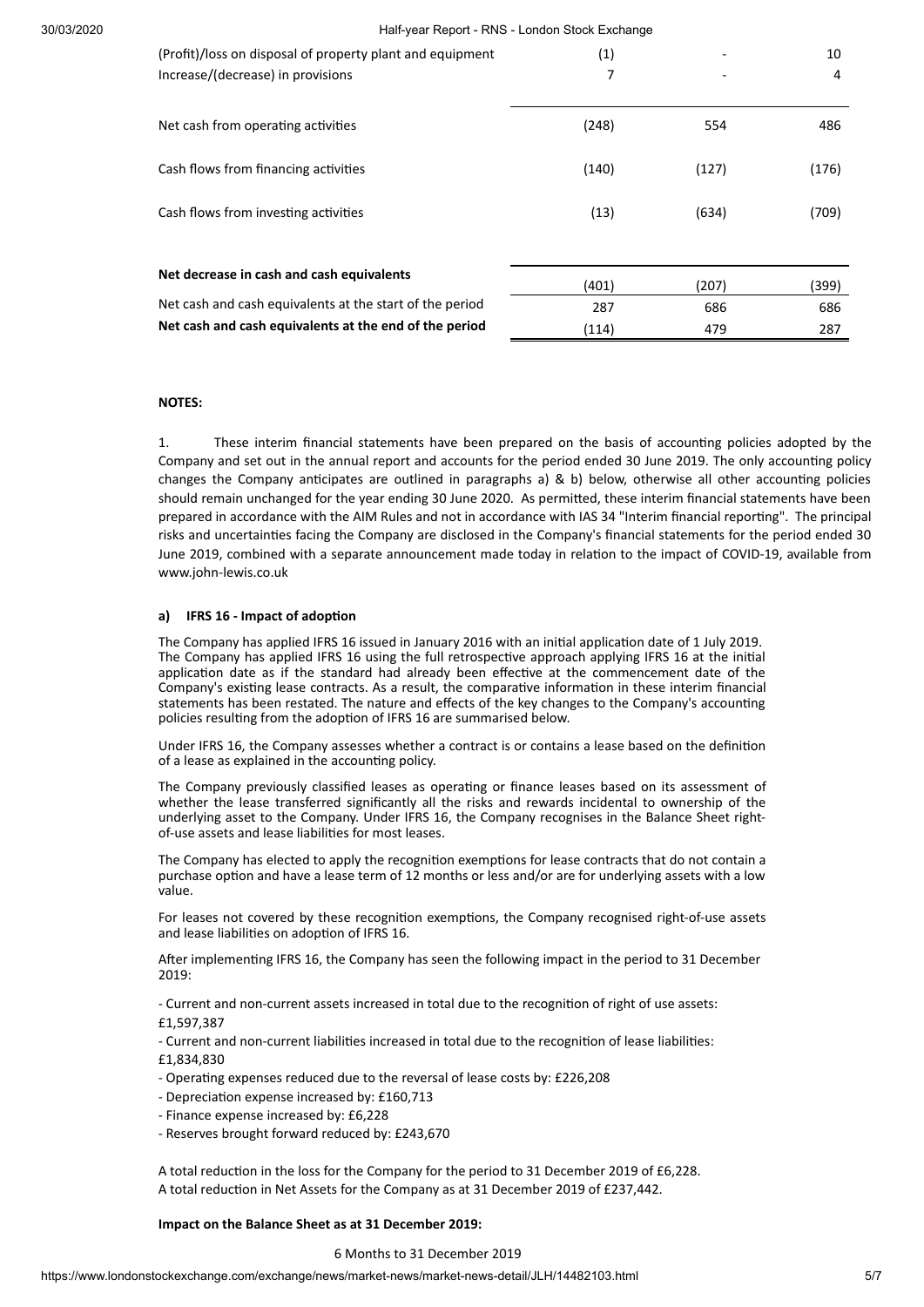30/03/2020 Half-year Report - RNS - London Stock Exchange

|                          | Original | IFRS 16<br>Impact | As Reported |
|--------------------------|----------|-------------------|-------------|
| <b>Total Assets</b>      | 3,507    | 1,597             | 5,104       |
| <b>Total Liabilities</b> | (2,155)  | (1,835)           | (3,990)     |
| <b>Net Assets</b>        | 1,352    | (237)             | 1,114       |
|                          |          |                   |             |
| Reserves                 | 2,068    |                   | 2,068       |
| <b>Retained Earnings</b> | (717)    | (237)             | (954)       |
| <b>Total Equity</b>      | 1,352    | (237)             | 1,114       |

### **Impact on the Cashflow Statement as at 31 December 2019**

|                                                           | 6 months<br>to 31<br>December<br>2019 |
|-----------------------------------------------------------|---------------------------------------|
| Reduction in net cash out flow from Operating Activities  | 59                                    |
| Increase in net cash outflow from financing activities    | (59)                                  |
| Net impact on net decrease in net cash & cash equivalents |                                       |

### **b) Impact of Revaluation Reserve**

The Company has chosen to change the model for the valuation of the Land & Buildings asset class from the cost model to the revaluation model. Following an independent third party valuation of the Company's two freehold properties, this has resulted in an increase in their carrying value of £692,477 which has been charged to the newly created revaluation reserve.

2. Basic and fully diluted loss per ordinary share is calculated as follows:

| 6 months    | 6 months         | Year             |
|-------------|------------------|------------------|
| ended       | ended            | ended            |
| 31 December | 31 December      | 30 June          |
| 2019        | 2018             | 2019             |
|             |                  |                  |
|             |                  | (289)            |
| 186,745,519 | 186,745,519      | 186,745,519      |
| 186,745,519 | 186.745.519      | 186,745,519      |
|             |                  | (0.15)p          |
| (0.21)p     | $(0.18)$ p       | (0.15)p          |
|             | (398)<br>(0.21)p | (328)<br>(0.18)p |

At 31 December 2019 the basic and diluted loss per share is the same, as the vesting of share option awards would reduce the loss per share and is, therefore, anti-dilutive.

**3.** Copies of the 2020 interim accounts will be available to shareholders on the Company's website www.johnlewis.co.uk.